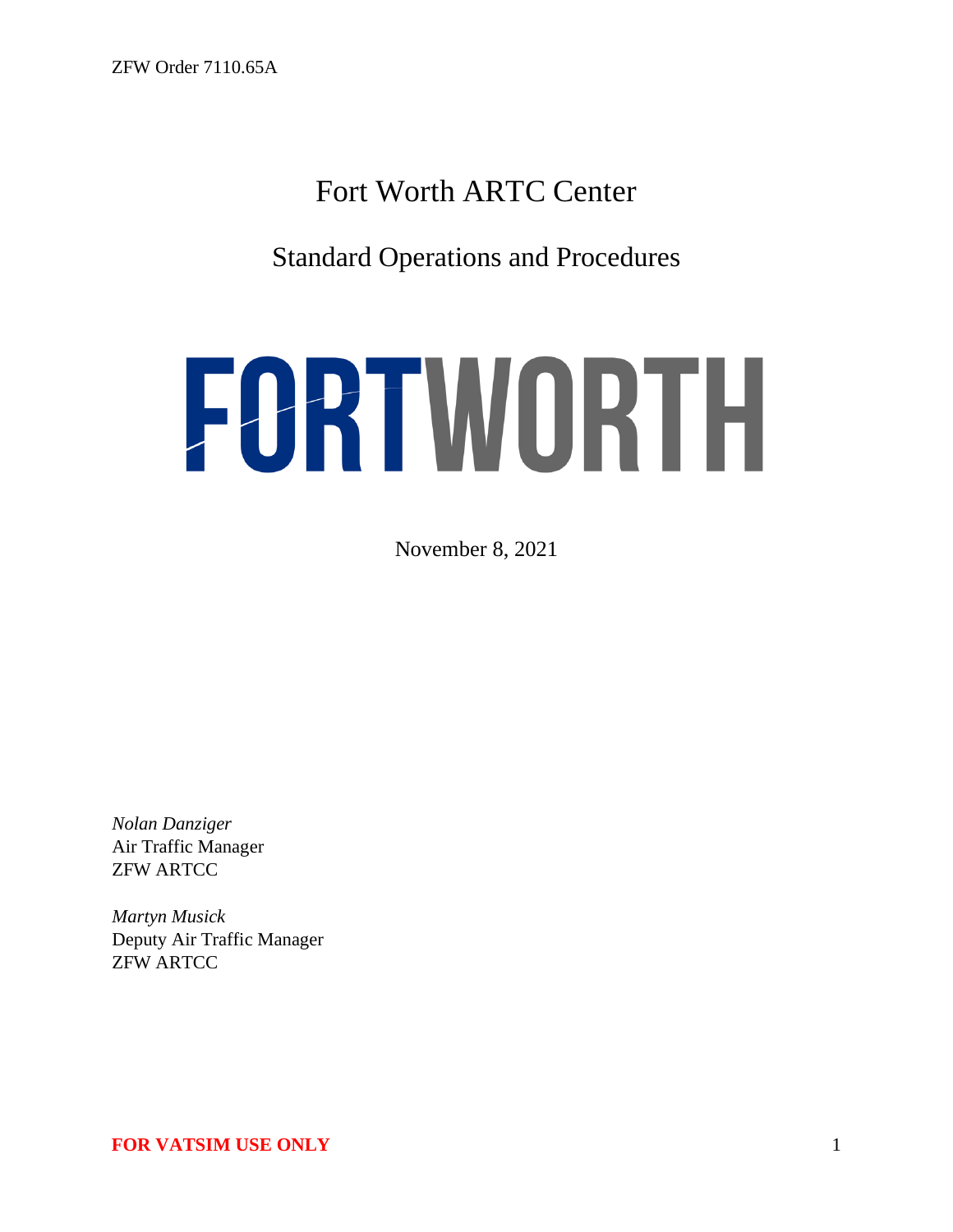Intentionally Left Blank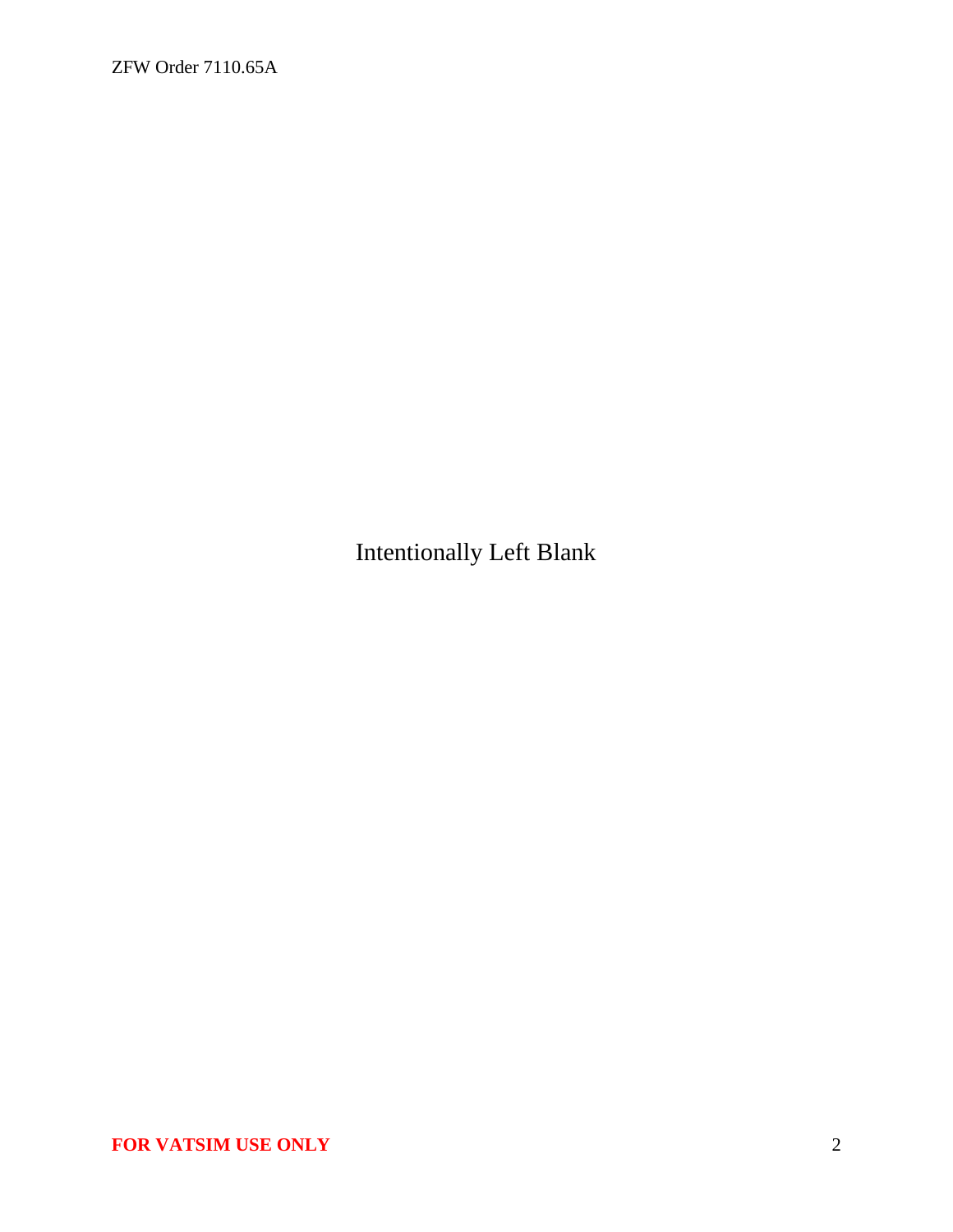# **Table of Contents**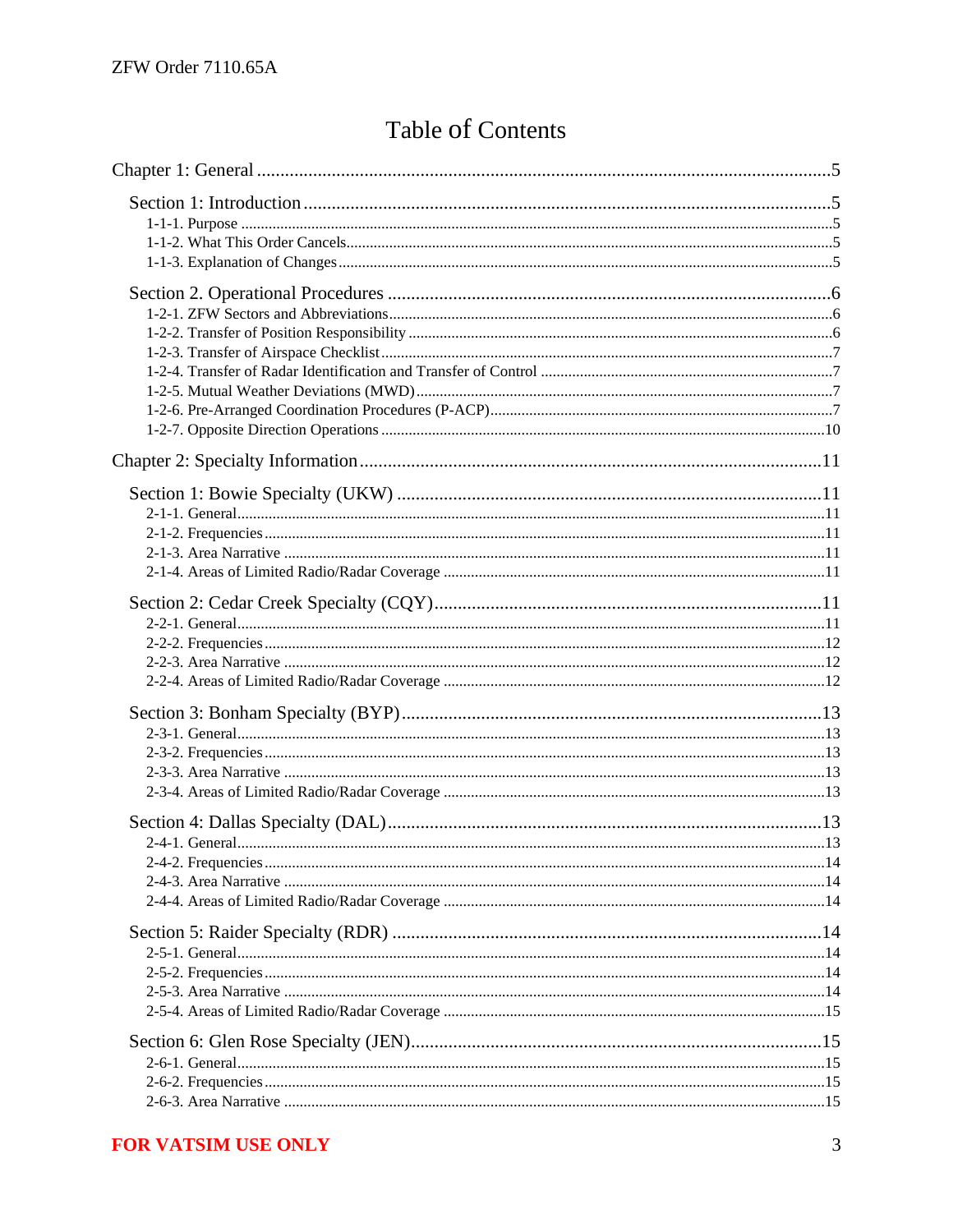#### ZFW Order 7110.65A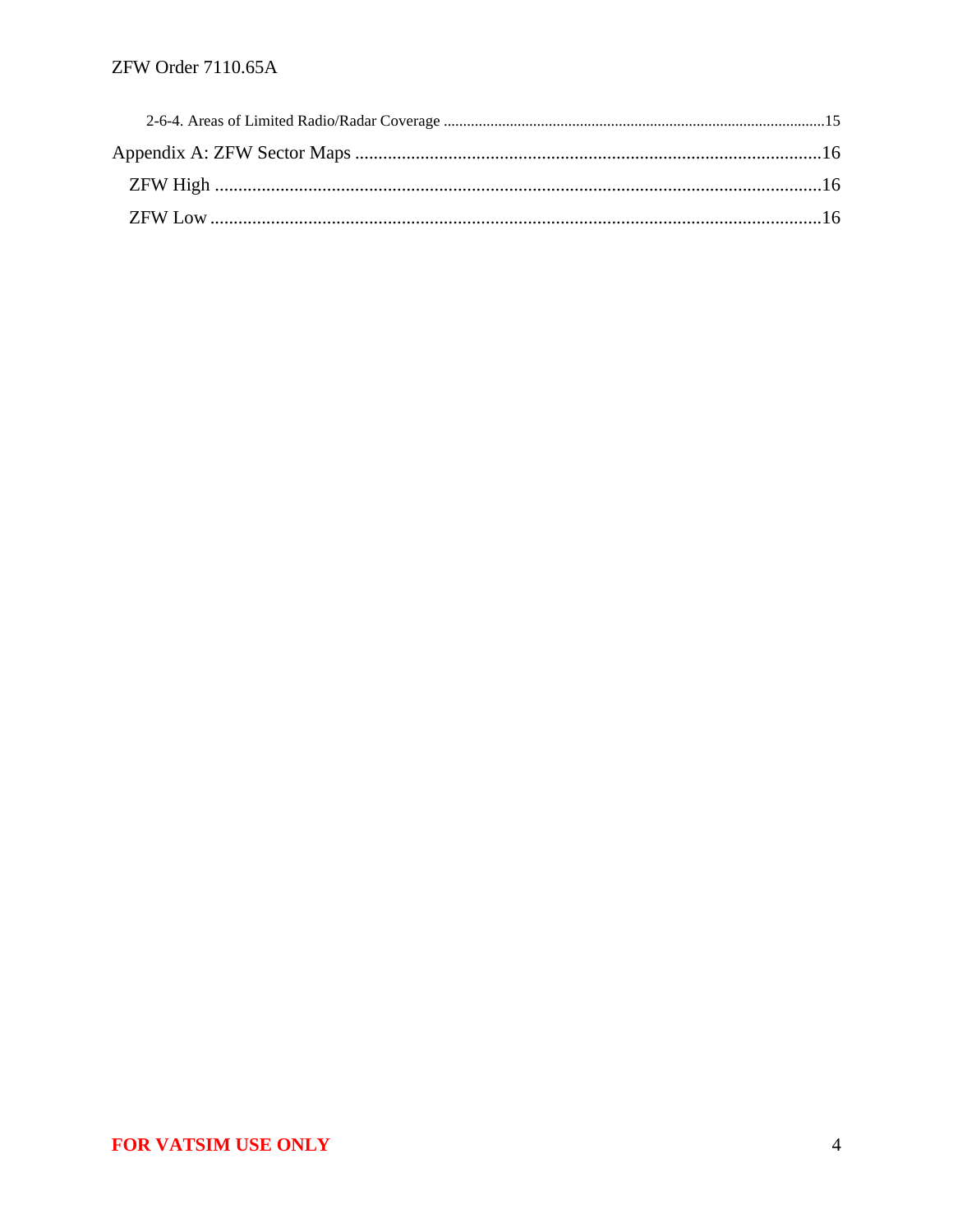# Chapter 1: General Section 1: Introduction

#### <span id="page-4-2"></span><span id="page-4-1"></span><span id="page-4-0"></span>**1-1-1. Purpose**

This order establishes facility standard operating procedures for maintaining a safe and efficient operation, and defines the jurisdictional boundaries for each operational position/sector. This order contains procedures for use by air traffic control personnel at ZFW. These procedures supplement all other ZFW and FAA orders.

#### <span id="page-4-3"></span>**1-1-2. What This Order Cancels**

None.

| Effective | Paragraphs          | Explanation of changes                                                                             | Initials  |
|-----------|---------------------|----------------------------------------------------------------------------------------------------|-----------|
| Date      | edited              |                                                                                                    |           |
| 11/21     |                     | <b>Initial Release</b>                                                                             | <b>ND</b> |
| 05/22     | <b>LOA</b> sections | Replaced Letters of Agreement with Frequency<br>information, added frequency information to 1-2-1. | <b>ND</b> |
|           |                     |                                                                                                    |           |
|           |                     |                                                                                                    |           |

#### <span id="page-4-4"></span>**1-1-3. Explanation of Changes**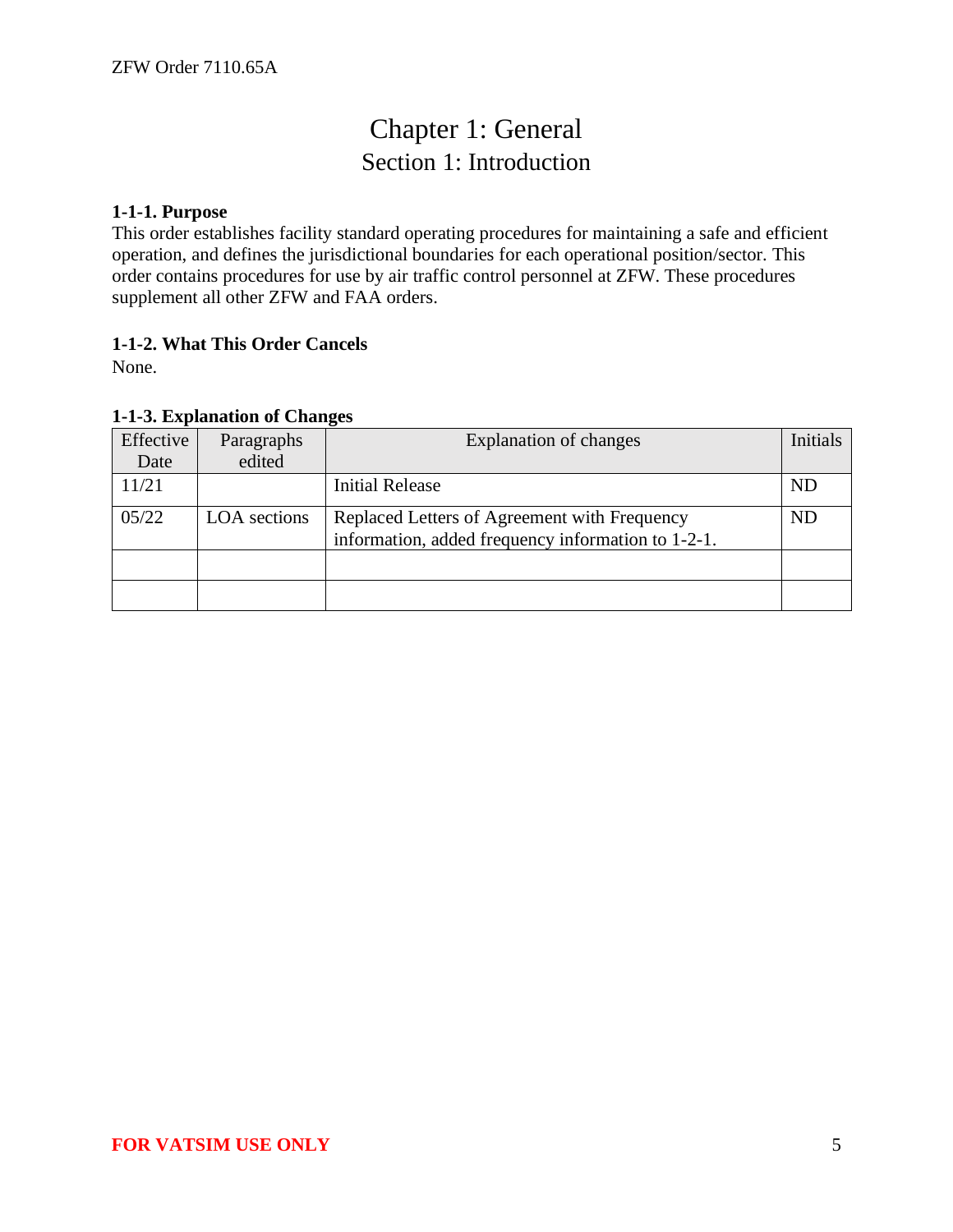|  |  | <b>Section 2. Operational Procedures</b> |  |
|--|--|------------------------------------------|--|
|--|--|------------------------------------------|--|

| $\#$ | Name               | Abb.         | #  | Name                                | Abb.         |
|------|--------------------|--------------|----|-------------------------------------|--------------|
| 27   | Texarkana-Low      | TXK-L        | 51 | <b>CHO-UH</b><br>Choctaw-Ultra-High |              |
|      | 123.92             |              |    | 135.17                              |              |
| 28   | El Dorado-High     | ELD-H        | 53 | Frisco-Low                          | FRI-L        |
|      | 133.87             |              |    | 124.75                              |              |
| 29   | Donie-Low          | DON-L        | 61 | Lee-High                            | LEE-H        |
|      | 135.25             |              |    | 120.27                              |              |
| 30   | Monroe-Low         | $MLU-L$      | 62 | Ednas-Low                           | EDN-L        |
|      | 126.32             |              |    | 127.15                              |              |
| 32   | Possum-Low         | POS-L        | 63 | Abilene-Low                         | ABI-L        |
|      | 127.00             |              |    | 127.45                              |              |
| 34   | Wichita Falls-Low  | SPS-L        | 64 | Lubbock-Low                         | $LBB-L$      |
|      | 133.50             |              |    | 126.45                              |              |
| 35   | Oklahoma City-Low  | OKC-L        | 65 | Hicoe-High                          | HIC-H        |
|      | 128.40             |              |    | 128.32                              |              |
| 37   | Seaver-Low         | <b>SEA-L</b> | 75 | <b>Bowie-Low</b>                    | UKW-L        |
|      | 124.87             |              |    | 127.95                              |              |
| 38   | McAlester-Low      | MLC-L        | 82 | Wink-High                           | <b>INK-H</b> |
|      | 132.20             |              |    | 132.07                              |              |
| 40   | Midland-Low        | MAF-L        | 83 | Quitman-Low                         | UIM-L        |
|      | 133.10             |              |    | 132.02                              |              |
| 42   | Decod-High         | DEC-H        | 86 | Paxto-High                          | PAX-H        |
|      | 134.47             |              |    | 120.47                              |              |
| 46   | Dallas-High        | DAL-H        | 89 | Frankston-High                      | FZT-H        |
|      | 135.75             |              |    | 134.02                              |              |
| 47   | Wichita Falls-High | SPS-H        | 90 | Texarkana-High                      | TXK-H        |
|      | 124.52             |              |    | 126.57                              |              |
| 48   | Ardmore-High       | ADM-H        | 93 | Turki-High                          | TUR-H        |
|      | 132.97             |              |    | 120.77                              |              |
| 49   | Oklahoma City-High | OKC-H        | 94 | Woven-High                          | WOV-H        |
|      | 132.45             |              |    | 132.92                              |              |
| 50   | McAlester-High     | MLC-H        | 96 | Waco-Low                            | ACT-L        |
|      | 135.45             |              |    | 133.30                              |              |

#### <span id="page-5-1"></span><span id="page-5-0"></span>**1-2-1. ZFW Sectors and Abbreviations**

#### <span id="page-5-2"></span>**1-2-2. Transfer of Position Responsibility**

Position Relief Briefing. To the maximum extent practical, position relief briefings must be conducted verbally. The verbal checklist is as follows:

- a. Traffic Management Initiatives
- b. Special Activities / Special Use Airspace
- c. Weather / Rides (PIREPS) / Altimeter Settings (if applicable)
- d. Surrounding Airspace / Frequency Configurations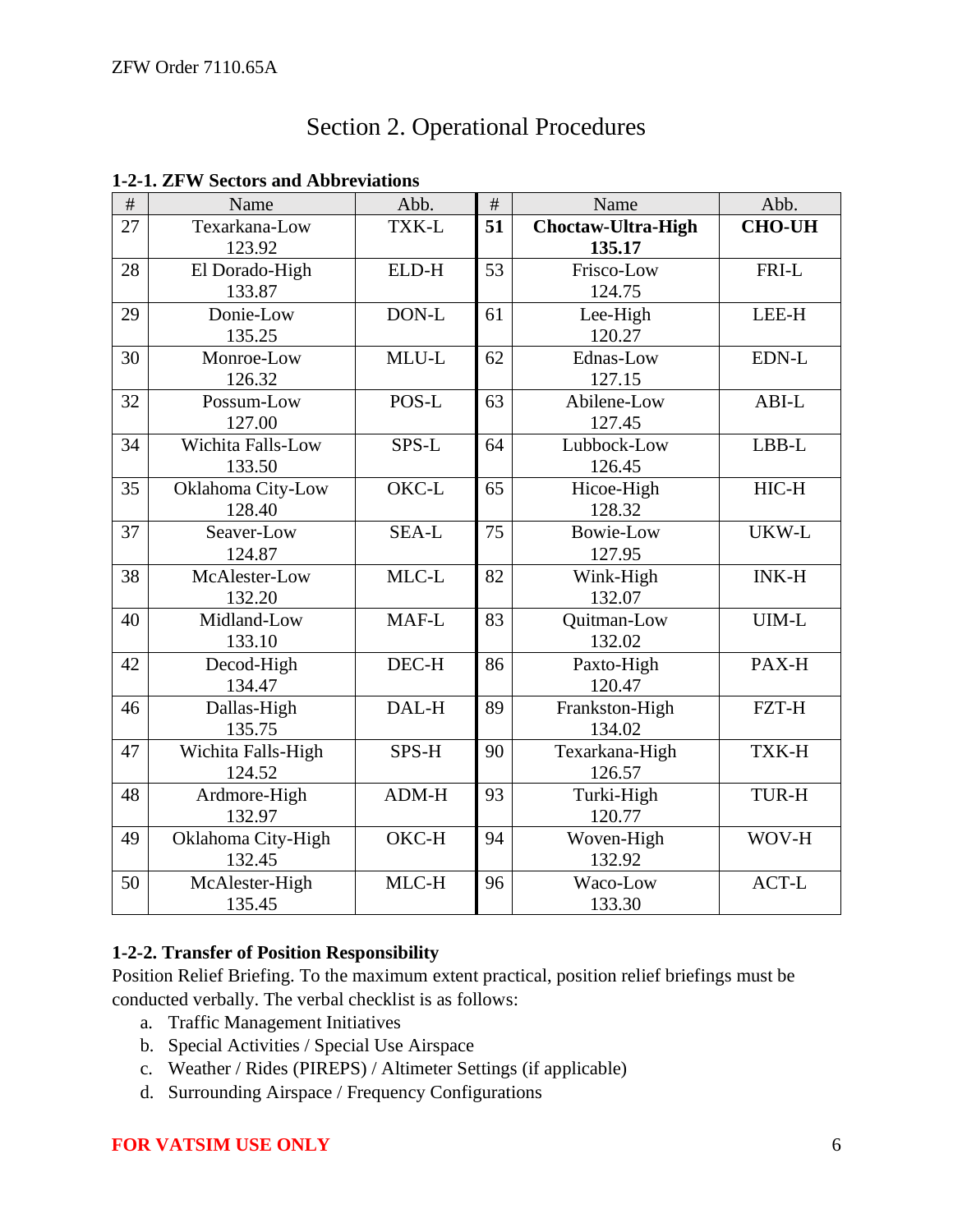e. Traffic and Communication Status

#### <span id="page-6-0"></span>**1-2-3. Transfer of Airspace Checklist**

Prior to assuming or relinquishing airspace normally delegated to an underlying approach control or a neighboring ZFW sector, ZFW personnel must complete the coordination and/or required actions items contained in the ZFW Transfer of Airspace Checklist as follows:

- a. NAVAID and Equipment Status (affecting relevant airspace)
- b. Weather and Special Instructions/Activities
- c. NOTAMs, ATIS, Approach/Runway Configuration(s)
- d. Transfer Control of Aircraft (IFR/VFR)
- e. Transfer Aircraft Communication to Appropriate Frequency

#### <span id="page-6-1"></span>**1-2-4. Transfer of Radar Identification and Transfer of Control**

- a. Transfer of Radar Identification
	- i. Upon accepting a radar handoff from Controller A, Controller B may initiate a radar handoff to controller C. Controller A may transfer communications to Controller B at any time or to Controller C upon Controller C's acceptance of the handoff.
- b. Transfer of Control
	- i. Radar and communications transfer to the receiving ZFW sector automatically transfers control for:
		- A. Turns up to 20 degrees, within 20 nautical miles of the common boundary. This subparagraph does not apply to aircraft transitioning airspace stratums (e.g., low altitude to high altitude sectors).
		- B. Speed adjustments, provided fourth line data is updated to reflect the assigned speed.
- c. Fourth Line Data Block
	- i. Fourth line usage by the transferring controller for the purpose of releasing control is limited to those defined below:

| <b>CTL</b>  | <b>Full Control</b> | CTLV         | <b>Control for Turns</b>         |
|-------------|---------------------|--------------|----------------------------------|
| <b>CTLC</b> | Control for Climb   | <b>CLTVR</b> | <b>Control for Right Turns</b>   |
| CTLD        | Control for Descent | CTLVL        | <b>Control for Left Turns</b>    |
| PD.         | Pilot's Discretion  |              | <i>vERAM: Enter as OS `CTLVL</i> |

#### <span id="page-6-2"></span>**1-2-5. Mutual Weather Deviations (MWD)**

Intra-facility MWD procedures permit ZFW controllers to authorize lateral weather deviations into adjacent sectors provided the receiving sector receives a manual or automated pointout, and fourth line data block information is up to date.

#### <span id="page-6-3"></span>**1-2-6. Pre-Arranged Coordination Procedures (P-ACP)**

Pre-Arranged Coordination Procedures may be applied to aircraft departing DFWT under the following provisions:

a. The initiating sector must: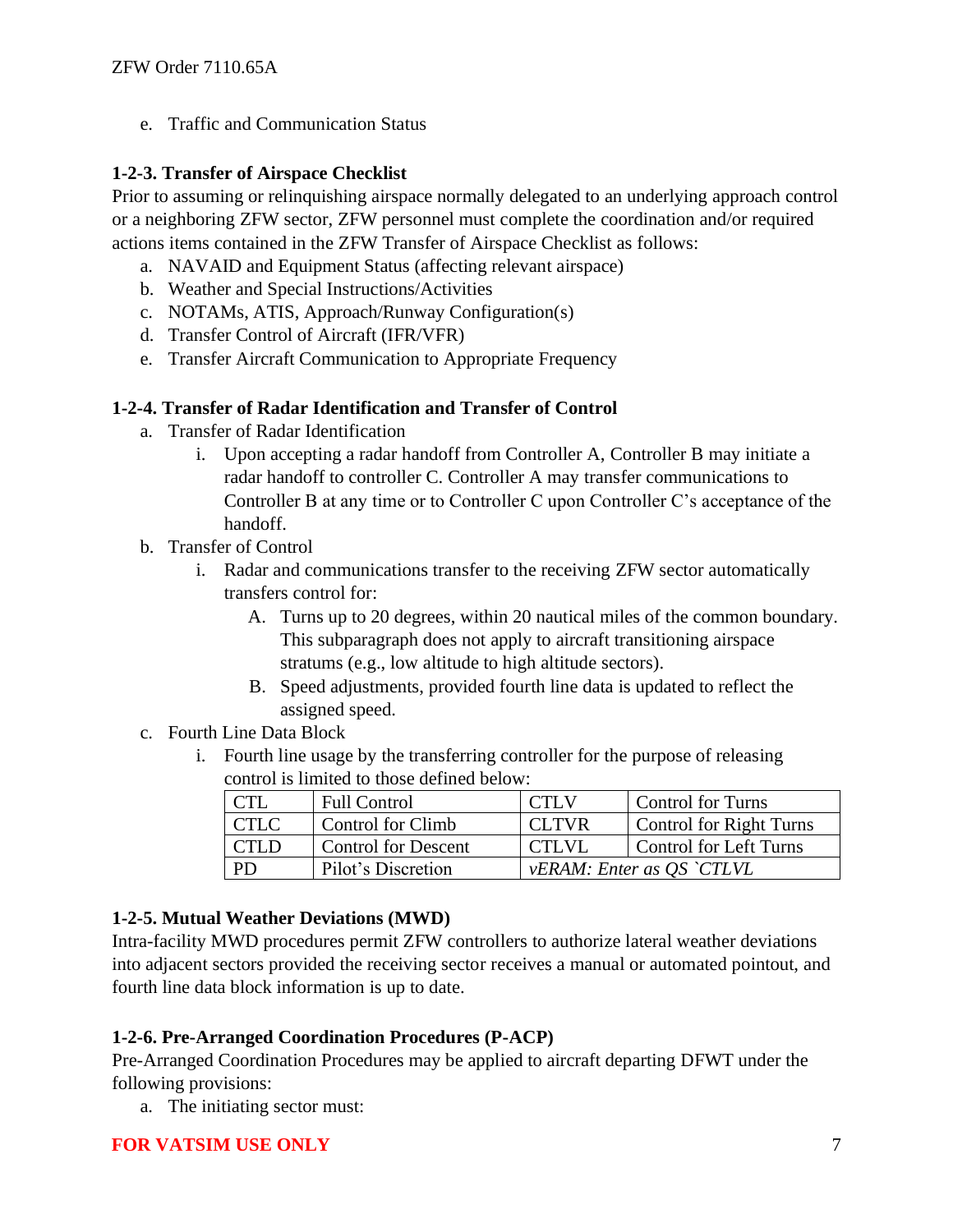- i. Pointout (automatic or manually) the applicable aircraft on the radar display of the appropriate sector prior to penetrating P-ACP airspace.
- ii. Quick-look the appropriate sector until the applicable aircraft is clear of P-ACP airspace.
- iii. Assume separation responsibility and avoid all traffic under control of the participating sector responsible for P-ACP airspace.
- b. Both initiating and participating sectors:
	- i. Must consider sector complexity and volume, as well as weather conditions when applying P-ACP.
	- ii. May terminate and resume P-ACP at any time after further coordination has been affected.
		- A. Reasons for terminating P-ACP may include increased sector
			- complexity/traffic, weather, sector configuration, etc.
- c. P-ACP airspace delegation
	- i. During north flow operations at DFW, ACT-L may apply P-ACP in the portions of POS-L and UIM-L as depicted below.
	- ii. During south flow operations at DFW, FRI-L may apply P-ACP in the portions of POS-L and UIM-L as depicted below.
	- iii. During north or south flow operations at DFW, POS-L may apply P-ACP in the portions of ACT-L and FRI-L as depicted below.
	- iv. During north or south flow operations at DFW, UIM-L may apply P-ACP in the portions of ACT-L and FRI-L as depicted below.
	- v. ADM-H, TXK-H, and WOV-H may apply P-ACP in the portions of DAL-H airspace depicted below.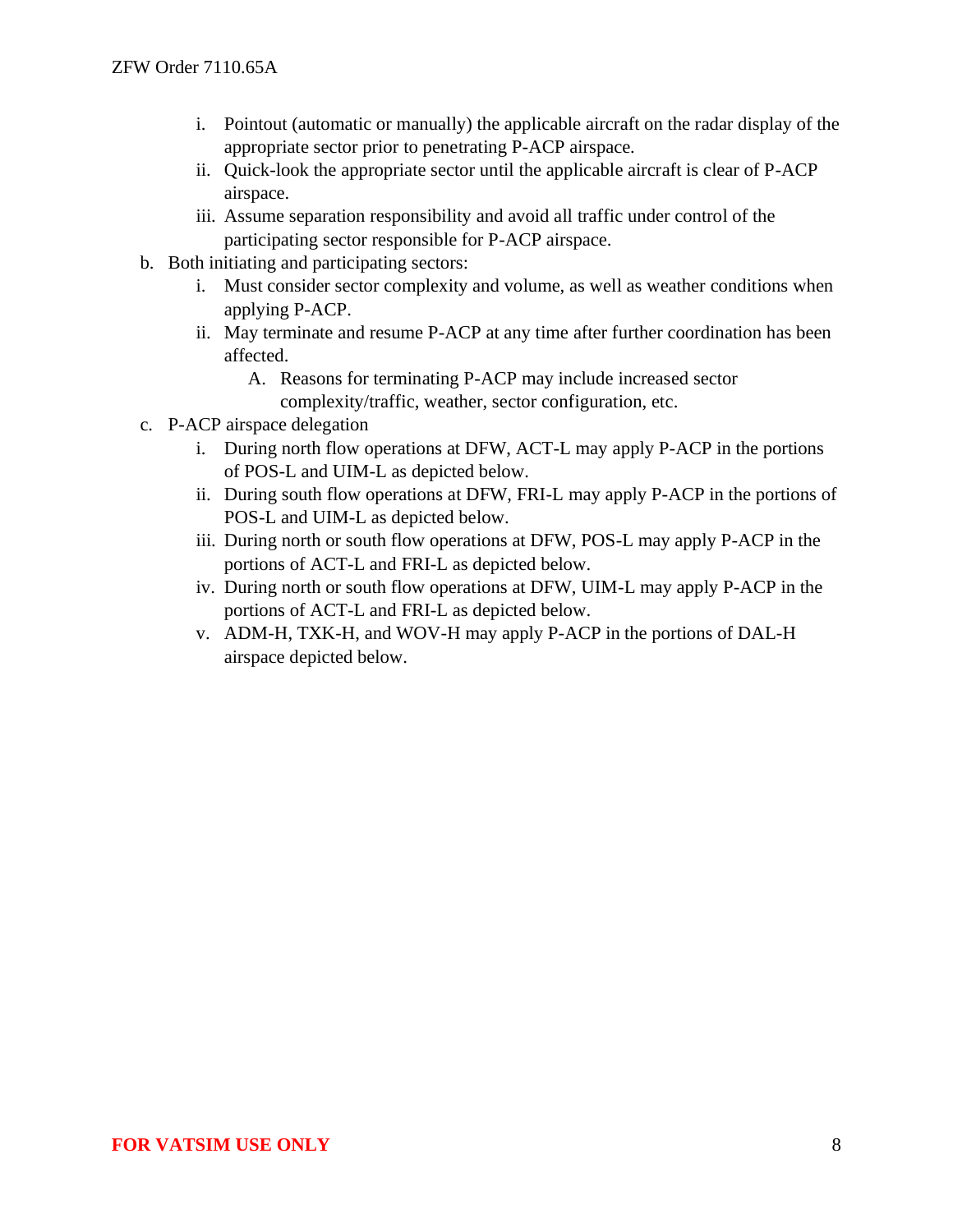

#### **PACP Airspace Delegation**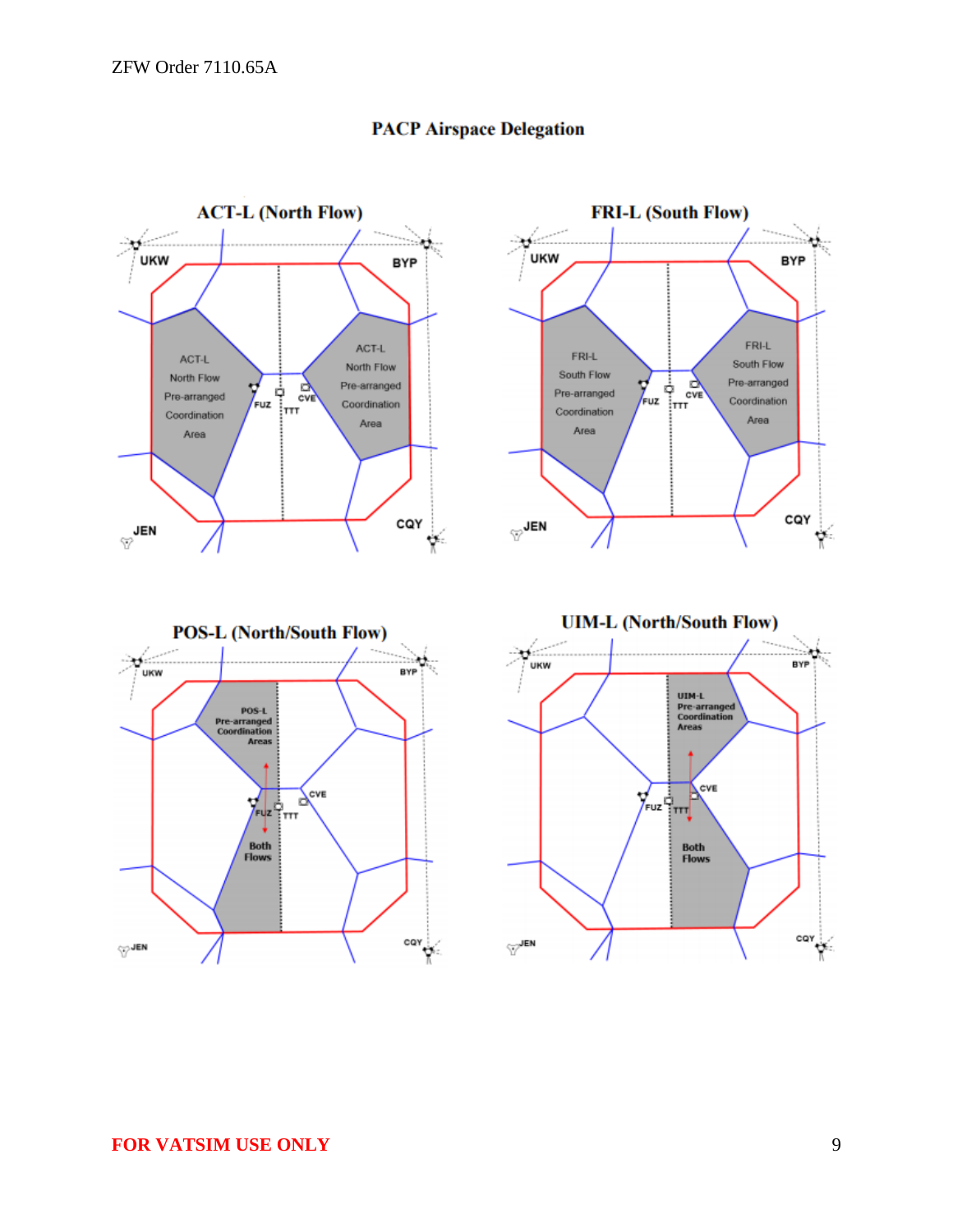

### **PACP Airspace Delegation (continued)**

#### <span id="page-9-0"></span>**1-2-7. Opposite Direction Operations**

When conduction Opposite Direction Operations the use of "ODO" in the fourth line is required as a memory aid.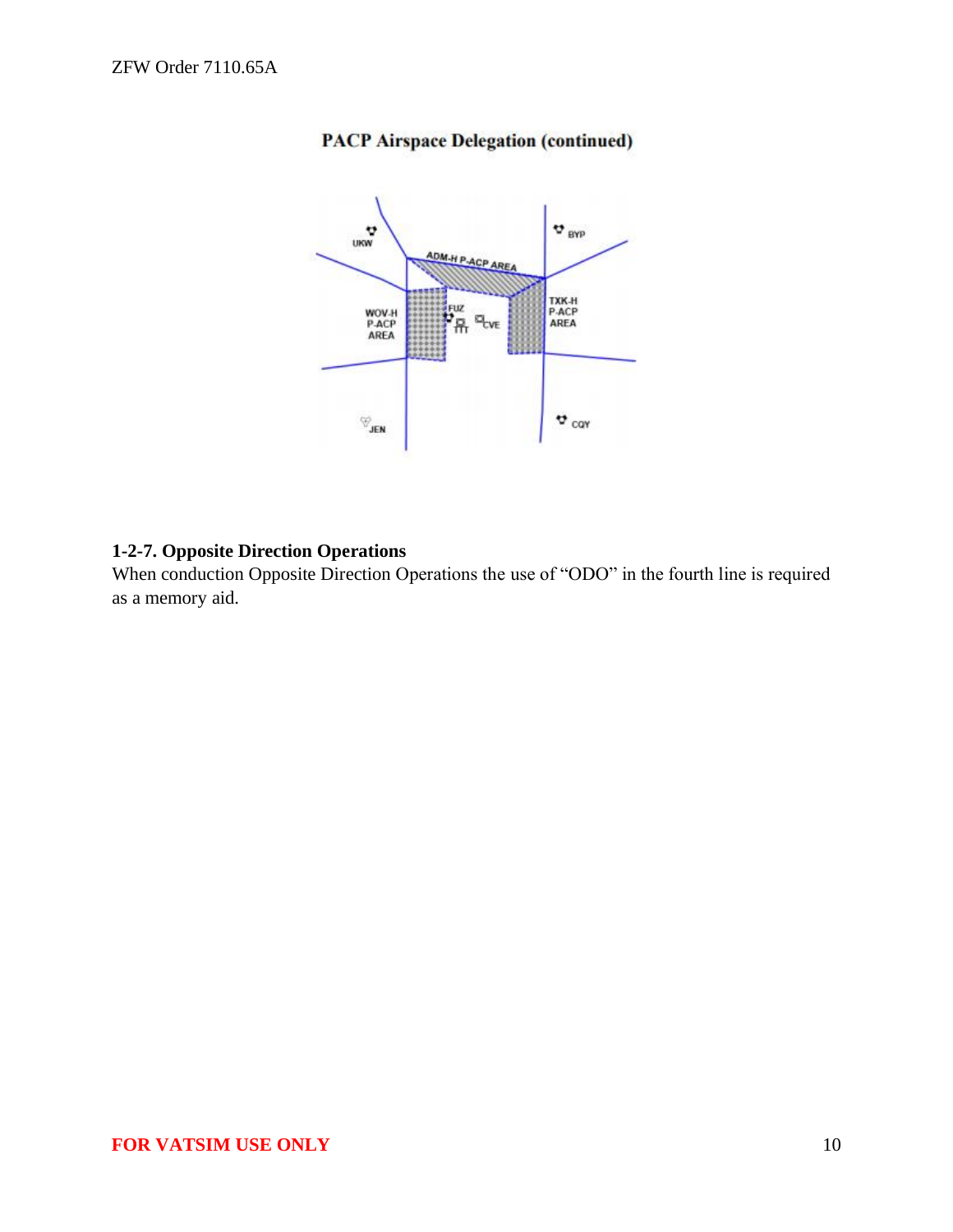# Chapter 2: Specialty Information Section 1: Bowie Specialty (UKW)

#### <span id="page-10-2"></span><span id="page-10-1"></span><span id="page-10-0"></span>**2-1-1. General**

- a. During periods when SPS RADAR Approach Control (RAPCON) is closed, SPS-L will assume the SPS RAPCON airspace from the surface to 7,000 feet MSL that lies within the confines of UKW-L and OKC-L.
- b. William P. Hobby (KHOU) arrivals must enter DAL-H routed either via CVE..NNEAL or ELLVR..NNEAL, then the appropriate STAR.
- c. AUST arrivals (3R9, AUS, BMQ, DZB, EDC, HYI, GTU, RYW, T74) at or above FL190 and west of J23 must be routed via LLO, UCOKA, DILLO or FUZ..WINDU and then in accordance with the ZFW/ZHU Letter of Agreement.

#### <span id="page-10-3"></span>**2-1-2. Frequencies**

| <b>Position Name</b> | ID | Frequency |
|----------------------|----|-----------|
| *Oke City High       | 49 | 132.450   |
| <b>Falls High</b>    | 47 | 124,520   |
| *Bowie Low           | 75 | 127.950   |
| Oke City Low         | 35 | 128.400   |
| <b>Falls Low</b>     | 34 | 133.500   |

\*Denotes the primary position.

#### <span id="page-10-4"></span>**2-1-3. Area Narrative**

The Bowie area primarily handles arrivals to the DFWT from the northwest, OKCT arrivals/departures to/from the west and southwest, and high-altitude traffic overflying IRW and IFI VORs. The area is bounded by ZKC to the north, ZAB to the west, BYP area to the east, and RDR area to the south. Bowie also overlies the D10 TRACON to the southeast and wholly or mostly overlies SPS and LTS RAPCONs, FSI ARAC, and the OKC TRACON to the east. This area contains several ATCAA, MTRs, AR Tracks, and the R-5601 complex north of SPS. Bowie area also handles non-radar departures/arrivals from the CSM Airport.

#### <span id="page-10-5"></span>**2-1-4. Areas of Limited Radio/Radar Coverage**

Radio coverage is limited at or below 6000ft east of a line from IFI VOR to CHK Airport and at or below 5000ft north of a line from CDS VOR to LTS VOR. Radio coverage in UKW-L is limited at or below 4000ft in the southeastern portion of the sector. Radar coverage is limited at or below 6000ft in the central part of the SPS-L sector.

## Section 2: Cedar Creek Specialty (CQY)

#### <span id="page-10-7"></span><span id="page-10-6"></span>**2-2-1. General**

a. None.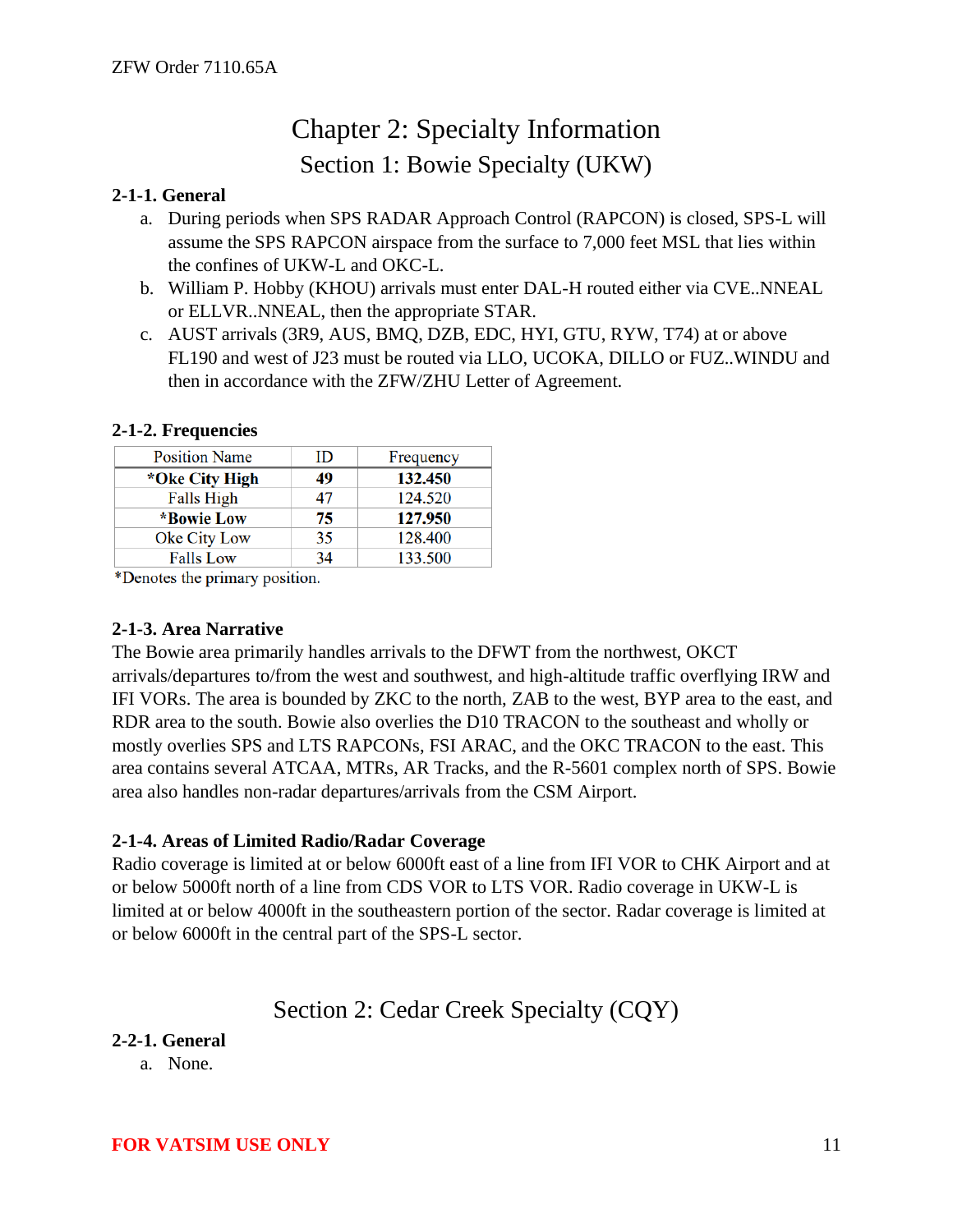#### ZFW Order 7110.65A

#### <span id="page-11-0"></span>**2-2-2. Frequencies**

| <b>Position Name</b>  | ID | Frequency |
|-----------------------|----|-----------|
| *El Dorado High       | 28 | 133.870   |
| Paxto High            | 86 | 120.470   |
| <b>Frankston High</b> | 89 | 134.020   |
| *Monroe Low           | 30 | 126.320   |
| Donnie Low            | 29 | 135.250   |

\*Denotes the primary position.

#### <span id="page-11-1"></span>**2-2-3. Area Narrative**

The Cedar Creek area primarily handles arrivals to the DFWT from the southeast, IAHT departures climbing to the northeast, and traffic arriving/departing GGGT, SHVT, and MLUT. This area also sequences traffic landing MEMT. The area is bounded by DAL area to the north and west, ZHU to the south, and ZME to the east. Cedar Creek also overlies the D10 TRACON to the northwest and wholly or mostly overlies GGG, SHV, and MLU TRACONs to the southeast and POE GCA to the south-southeast.

#### <span id="page-11-2"></span>**2-2-4. Areas of Limited Radio/Radar Coverage**

Between a line south of GGG VOR to LOA VOR there is marginal radar coverage at and below 7000ft. Aircraft operating in the vicinity of CQY VOR and west below 3000ft may require the use of the DON-L frequency.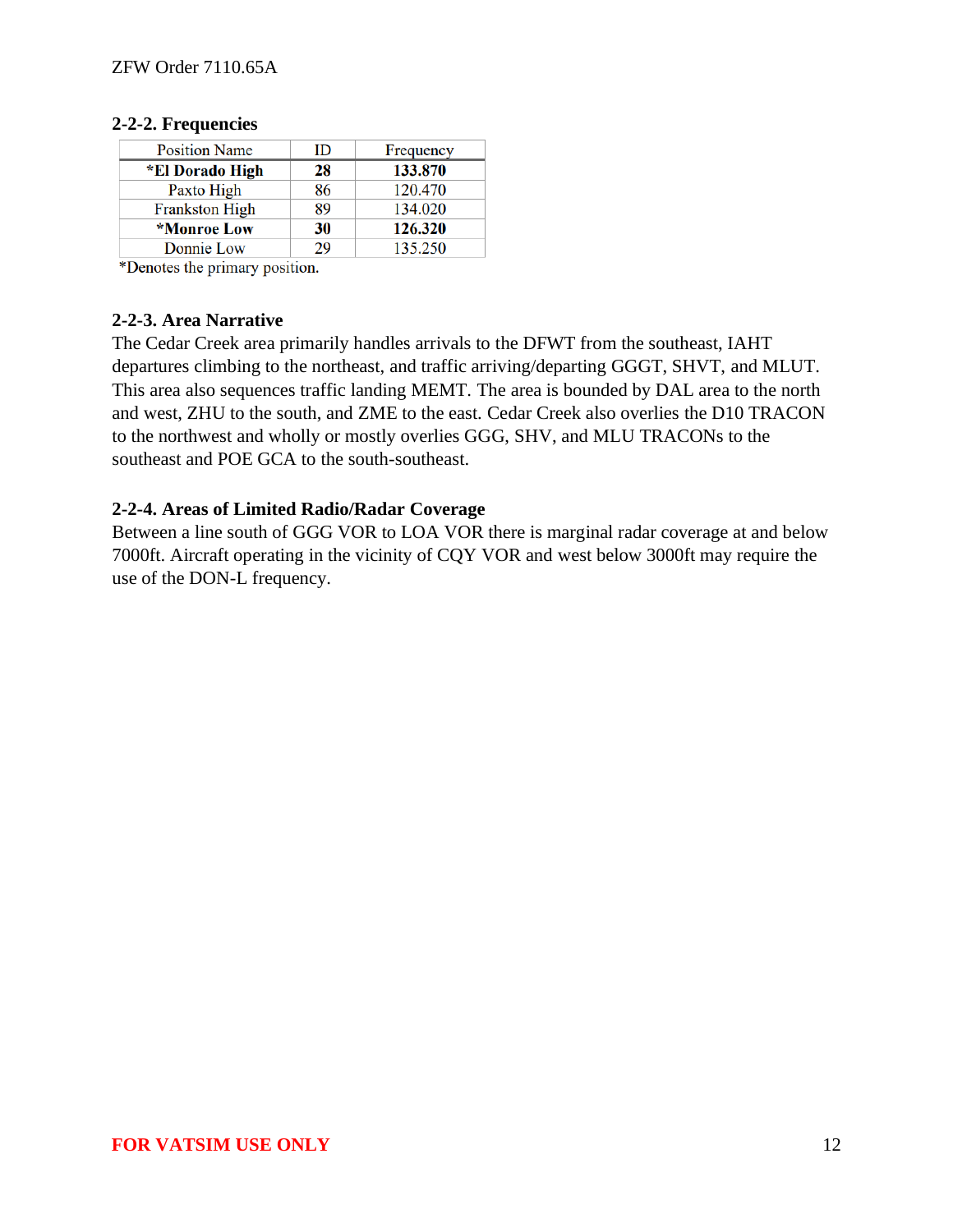## Section 3: Bonham Specialty (BYP)

#### <span id="page-12-1"></span><span id="page-12-0"></span>**2-3-1. General**

a. William P. Hobby (KHOU) arrivals must enter DAL-H routed either via CVE..NNEAL or ELLVR..NNEAL, then the appropriate STAR.

#### <span id="page-12-2"></span>**2-3-2. Frequencies**

| <b>Position Name</b> | ID | Frequency |
|----------------------|----|-----------|
| *McAlester High      | 50 | 135.450   |
| Decod High           | 42 | 134.470   |
| Ardmore High         | 48 | 132.970   |
| *McAlester Low       | 38 | 132.200   |
| <b>Frisco Low</b>    | 53 | 124.750   |
| <b>Seevr Low</b>     | 37 | 124.870   |

\*Denotes the primary position.

#### <span id="page-12-3"></span>**2-3-3. Area Narrative**

The Bonham area is a complex, high-traffic density area that works arrivals/departures out of DFWT, OKCT, and TULT. The area works overflight crossing traffic in the high-altitude stratum. There are Rivers ATCAA, AR313, and several MTRs run through the northeastern portion of the area at varying altitudes. The area is bounded by ZME to the east, DAL area to the south, UKW area to the west, and ZKC to the north. The Bonham area overlies portions of the D10 TRACON to the south and southwest, the OKC TRACON to the northwest, and the TUL TRACON to the north. Bonham also provides non-radar approach/departure control to the ADM and GYI Airports.

#### <span id="page-12-4"></span>**2-3-4. Areas of Limited Radio/Radar Coverage**

Limited radar coverage exists within approximately a 20nm radius of the ADM VORTAC from the surface to 4000ft, and south and southeast of the MLC TACAN at or below 6000ft and southwest of the MLC TACAN below 4000ft.

## Section 4: Dallas Specialty (DAL)

#### <span id="page-12-6"></span><span id="page-12-5"></span>**2-4-1. General**

- a. William P. Hobby (KHOU) arrivals must enter DAL-H routed either via CVE..NNEAL or ELLVR..NNEAL, then the appropriate STAR.
- b. AUST arrivals (3R9, AUS, BMQ, DZB, EDC, HYI, GTU, RYW, T74) at or above FL190 and west of J23 must be routed via LLO, UCOKA, DILLO or FUZ..WINDU and the appropriate LOA routing.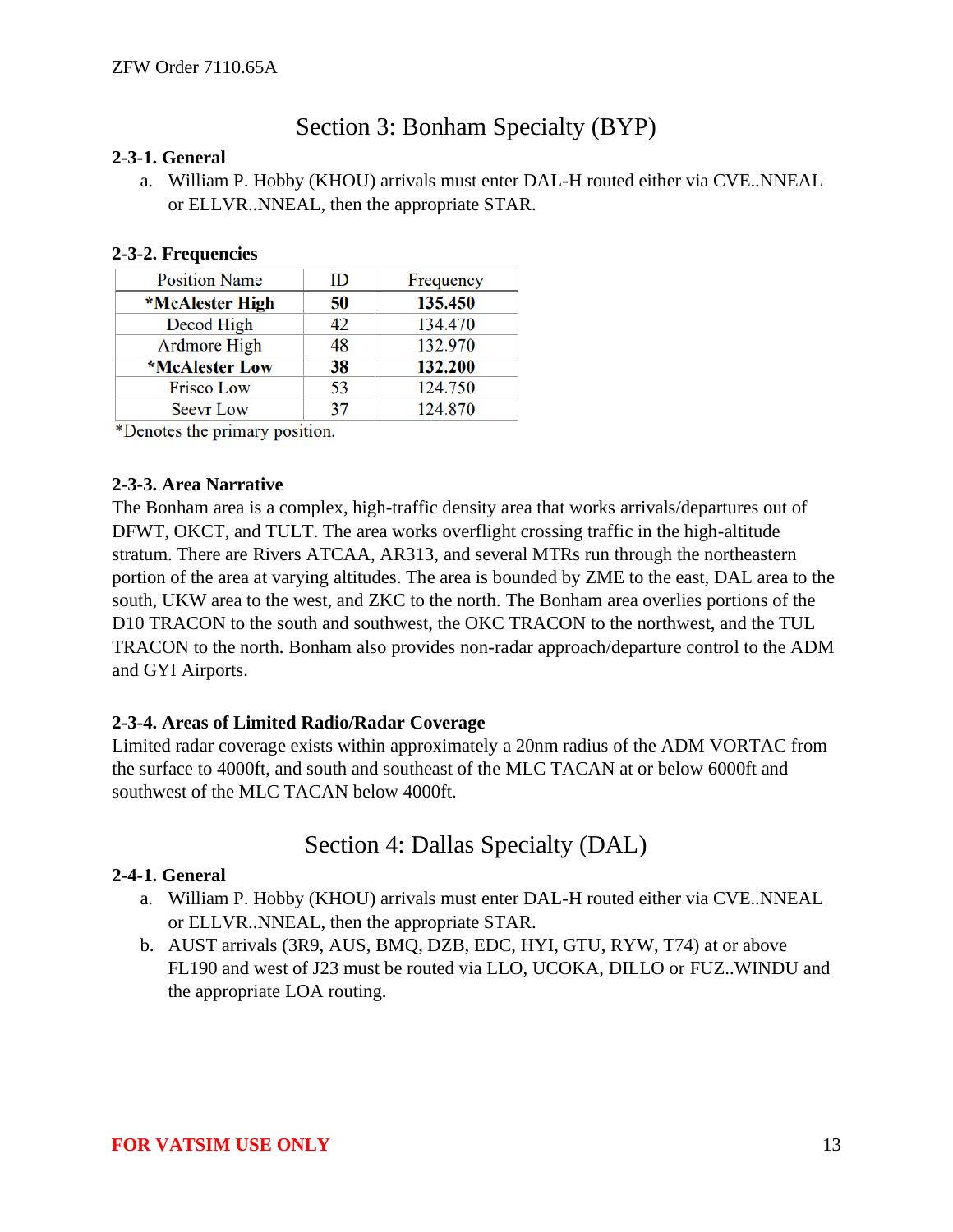#### <span id="page-13-0"></span>**2-4-2. Frequencies**

|     | <b>Position Name</b> | ID | Frequency |
|-----|----------------------|----|-----------|
| 来来。 | <b>Ultra High</b>    | 51 | 135.170   |
|     | *Dallas High         | 46 | 135.750   |
|     | Texarkana High       | 90 | 126.570   |
|     | *Waco Low            | 96 | 133.300   |
|     | Quitman Low          | 83 | 132.020   |
|     | <b>Texarkana Low</b> | 27 | 123.920   |

\*Denotes the primary position.

\*\*Denotes the Top Down Combined sector

#### <span id="page-13-1"></span>**2-4-3. Area Narrative**

The Dallas area primarily sequences southerly and easterly departures out of the DFWT. The area also sequences overflight traffic into IAHT/AUST/SATT/MEMT and departures from IAHT to the northeast. The area is bounded by ZME to the east and ZHU to the south. The area overlies portions of the D10, ACT, SHV, and GGG TRACONs and the GRK ARAC. Due to the areas unique shape, it borders every other area in ZFW so controllers should make use of P-ACP to limit overflight workload between areas. Dallas provides non-radar approach/departure control to the TXK airport.

#### <span id="page-13-2"></span>**2-4-4. Areas of Limited Radio/Radar Coverage**

Radar and radio reception are limited in an area between UIM, EIC, TXK, and PRX NAVAIDS at and below 4000ft.

## Section 5: Raider Specialty (RDR)

#### <span id="page-13-4"></span><span id="page-13-3"></span>**2-5-1. General**

- a. William P. Hobby (KHOU) arrivals must enter DAL-H routed either via CVE..NNEAL or ELLVR..NNEAL, then the appropriate STAR.
- b. AUST arrivals (3R9, AUS, BMQ, DZB, EDC, HYI, GTU, RYW, T74) at or above FL190 and west of J23 must be routed via LLO, UCOKA, DILLO or FUZ..WINDU and the appropriate LOA routing.

| <b>Position Name</b> | ID | Frequency |
|----------------------|----|-----------|
| *Turki High          | 93 | 120.770   |
| Woven High           | 94 | 132.920   |
| *Lubbock Low         | 64 | 126.450   |
| Possum Low           | 32 | 127.000   |

#### <span id="page-13-5"></span>**2-5-2. Frequencies**

\*Denotes the primary position.

#### <span id="page-13-6"></span>**2-5-3. Area Narrative**

The Raider area works westbound departures out of the DFWT and transcontinental traffic along J4. The area also handles the initial sequence of west coast arrivals into DFWT and destinations to the southeast. The area is bounded by ZAB to the west and north, JEN area to the south, DAL area to the east, and UKW area to the northeast. The Raider area handles several highly used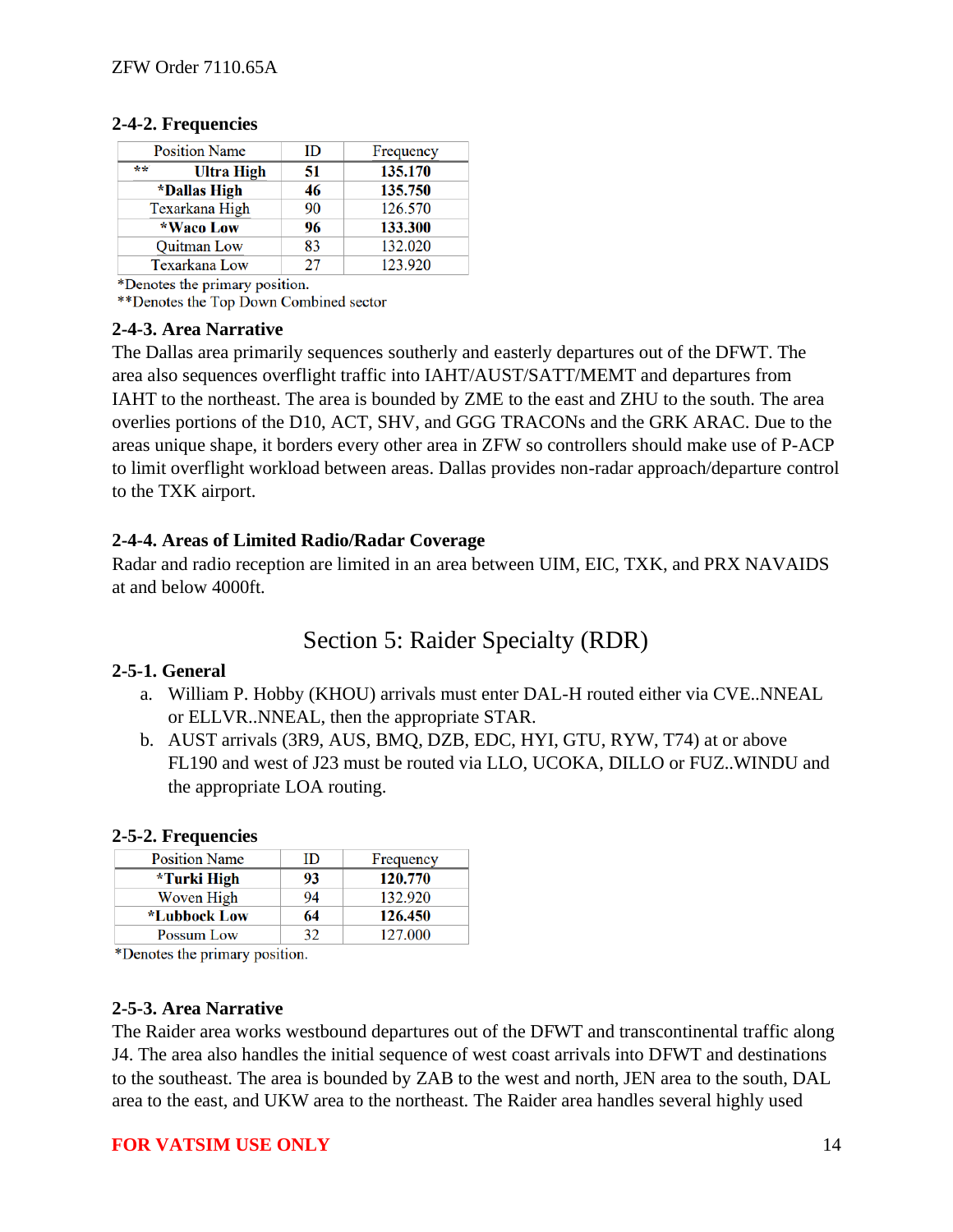MOAs/ATCAAs and frequently coordinates with other ZFW areas for activation/closing of these areas. This area overlies LBB and ABI TRACONs.

#### <span id="page-14-0"></span>**2-5-4. Areas of Limited Radio/Radar Coverage**

Radio coverage is limited at and below 5000ft along V16 in the POS-L sector.

## Section 6: Glen Rose Specialty (JEN)

#### <span id="page-14-2"></span><span id="page-14-1"></span>**2-6-1. General**

- a. JEN is responsible for controlling aircraft operations within the Brownwood and Brady MOAs/ATCAAs.
- b. William P. Hobby (KHOU) arrivals must enter DAL-H routed either via CVE..NNEAL or ELLVR..NNEAL, then the appropriate STAR.
- c. AUST arrivals (3R9, AUS, BMQ, DZB, EDC, HYI, GTU, RYW, T74) at or above FL190 and west of J23 must be routed via LLO, UCOKA, DILLO or FUZ..WINDU and the appropriate LOA routing.

#### <span id="page-14-3"></span>**2-6-2. Frequencies**

| <b>Position Name</b> | ID | Frequency |
|----------------------|----|-----------|
| *Wink High           | 82 | 132.070   |
| Lee High             | 61 | 120.270   |
| Hicoe High           | 65 | 128.320   |
| *Abilene Low         | 63 | 127.450   |
| <b>Midland Low</b>   | 40 | 133.100   |
| <b>Ednas Low</b>     | 62 | 127.150   |

\*Denotes the primary position.

#### <span id="page-14-4"></span>**2-6-3. Area Narrative**

The Glen Rose area primarily handles DFWT arrivals from the south and west coast. The area also handles a high density of military traffic operating around ABI, MAF, and SJT TRACONs and the associated MOAs/ATCAAs. Some of these airspaces require coordination with ZHU. The area also handles some sequencing for transcontinental traffic routed via EWM or ELP VORs in the high-altitude stratum. The area is bounded by ZHU to the south, ZAB to the west, RDR to the north, and DAL to the east. Raider area overlies the MAF, SJT, and ABI TRACONs and portions of ACT TRACON and GRK ARAC. The area also provides non-radar approach/departure control services to the HOB airport.

#### <span id="page-14-5"></span>**2-6-4. Areas of Limited Radio/Radar Coverage**

Radar coverage is limited at and below 5000ft south of Brownwood VOR. There is limited radar coverage in the EDN-L sector below 3000ft and marginal radio coverage below 2000ft in the northern part of that sector. Radar coverage is limited below 6000ft along V68 and west of MAF.